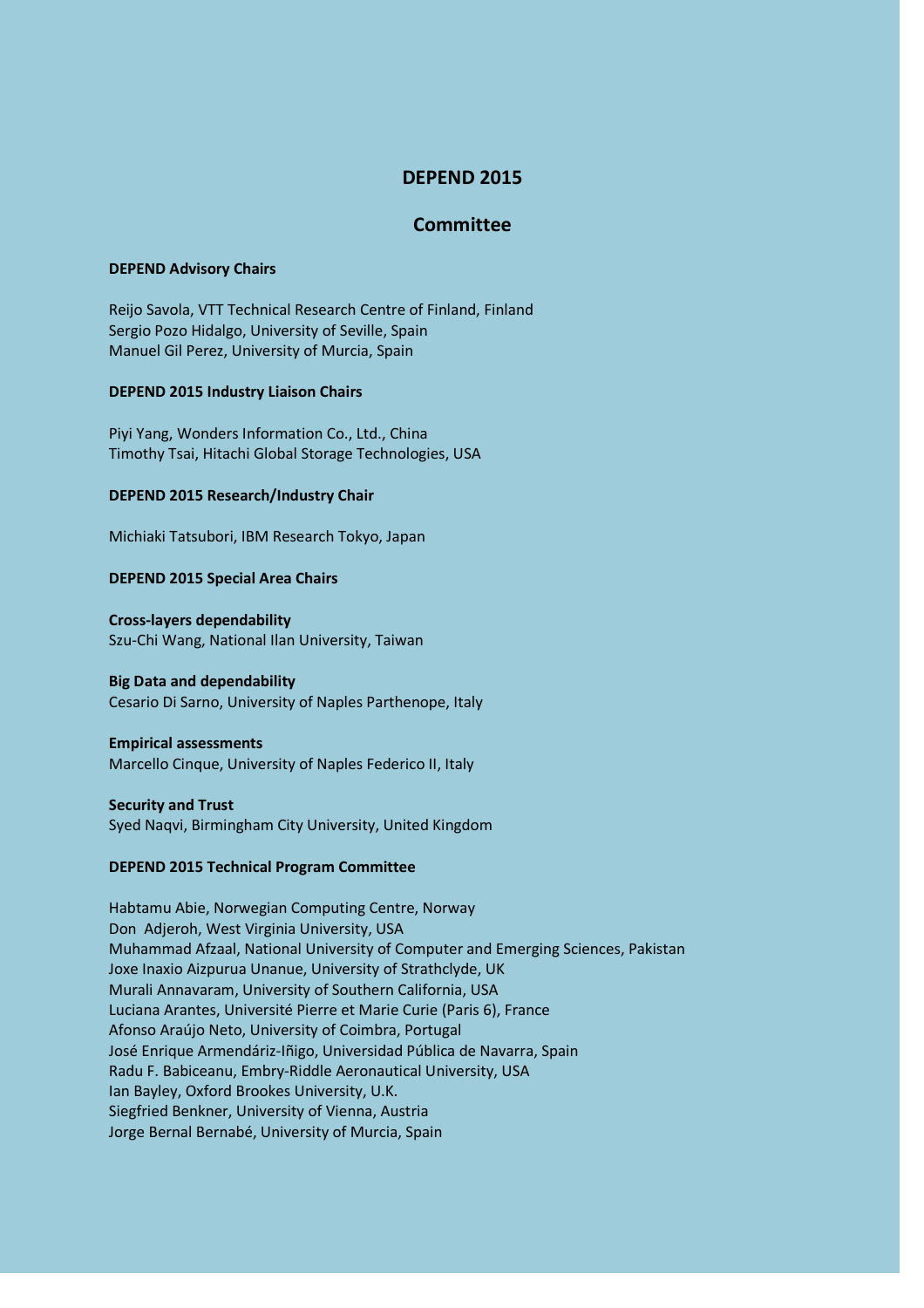James Brandt, Sandia National Laboratories, U.S.A. Andrey Brito, Universidade Federal de Campina Grande, Brazil Lasaro Camargos, Federal University of Uberlândia, Brazil Juan Carlos Ruiz, Universidad Politécnica de Valencia, Spain Antonio Casimiro Costa, University of Lisbon, Portugal Simon Caton, Karlsruhe Institute of Technology (KIT), Germany Andrea Ceccarelli, University of Firenze, Italy Sudip Chakraborty, Valdosta State University, USA Binbin Chen, Advanced Digital Sciences Center, Singapore Albert M. K. Cheng, University of Houston, USA Marcello Cinque, University of Naples Federico II, Italy Peter Clarke, Florida International University, U.S.A. Luigi Coppolino, Università degli Studi di Napoli "Parthenope", Italy Domenico Cotroneo, Università di Napoli Federico II, Italy David de Andrés Martínez, Universitat Politècnica de València, Spain Rubén de Juan Marín, Universidad Politécnica de Valencia, Spain Vincenzo De Florio, University of Antwerp, Belgium & IBBT, Belgium Ewen Denney, SGT/NASA Ames, U.S.A. Catello Di Martino, University of Illinois at Urbana-Champaign, U.S.A. Cesario Di Sarno, University of Naples Parthenope, Italy Nicola Dragoni, Technical University of Denmark - Lyngby, Denmark Diana El Rabih, Université Paris 12, France Cain Evans, Birmingham City University, UK Francesco Flammini, Ansaldo STS, Italy Franco Frattolillo, University of Sannio, Italy Gregory Frazier, Apogee Research, U.S.A. Jicheng Fu, University of Central Oklahoma, U.S.A. Cristina Gacek, City University London, United Kingdom Joaquin Gracia Moran, Institute ITACA - Universitat Politecnica de Valencia, Spain Marisol García Valls, University Carlos III de Madrid, Spain Alessia Garofalo, University of Naples "Parthenope", Italy Ann Gentile, Sandia National Laboratories, U.S.A. Manuel Gil Perez, University of Murcia, Spain Michael Goldsmith, University of Oxford, UK Patrick John Graydon, NASA, USA Michael Grottke, University of Erlangen-Nuremberg, Germany Nils Gruschka, University of Applied Science - Kiel, Germany Ibrahim Habli, University of York, U.K. Houcine Hassan, Universitat Politecnica de Valencia, Spain Bjarne E. Helvik, The Norwegian University of Science and Technology (NTNU) - Trondheim, Norway Luke Herbert, Technical University of Denmark, Denmark Pao-Ann Hsiung, National Chung Cheng University, Taiwan Jiankun Hu, Australian Defence Force Academy - Canberra, Australia Neminath Hubballi, Infosys Lab Bangalore, India Bukhary Ikhwan Ismail, MIMOS Berhad, Malaysia Ravishankar K. Iyer, University of Illinois at Urbana-Champaign, U.S.A. Arshad Jhumka, University of Warwick - Coventry, UK Shouling Ji, Georgia Institute of Technology, USA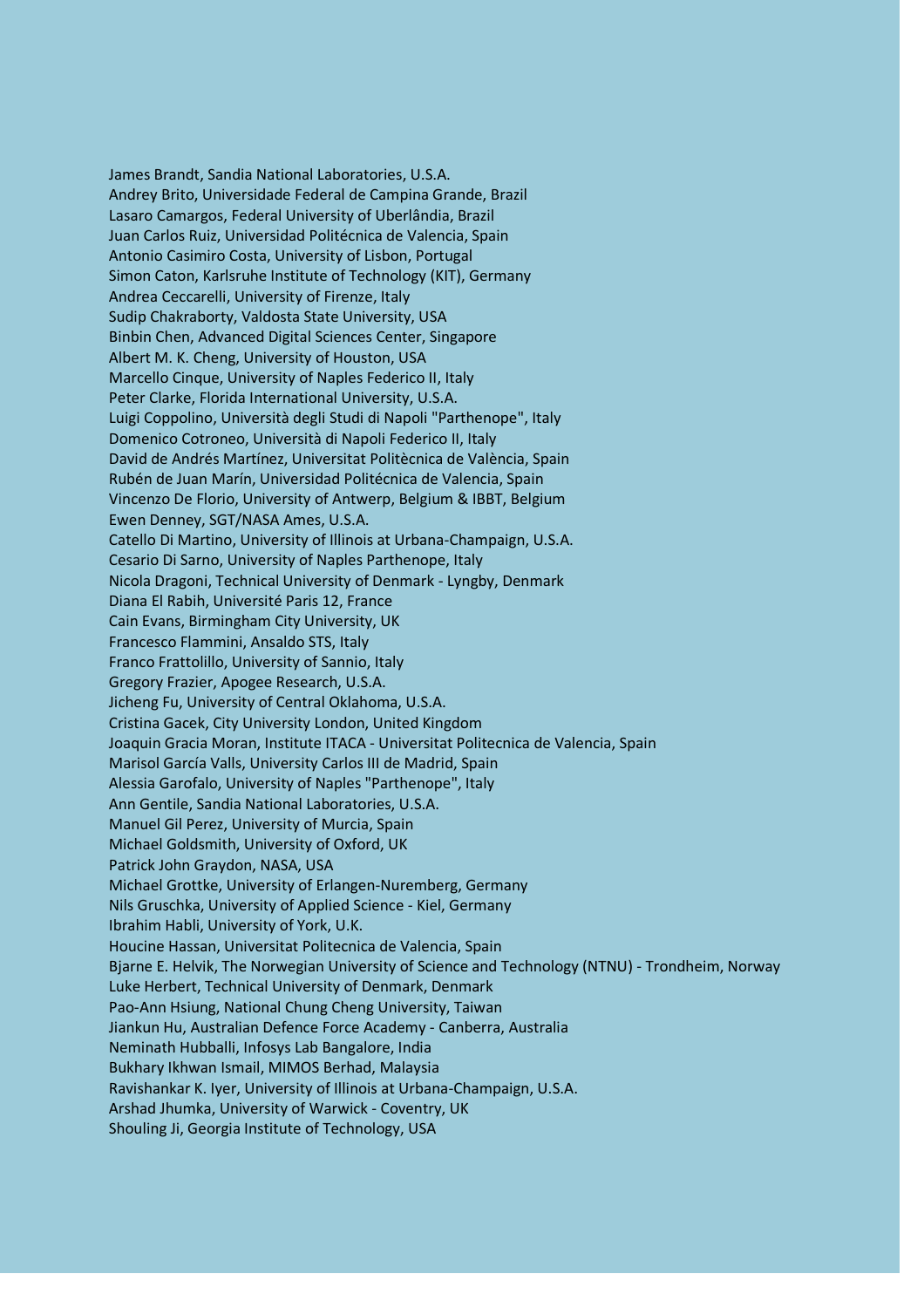Zhanpeng Jin, State University of New York at Binghamton, U.S.A. Yoshiaki Kakuda, Hiroshima City University, Japan Zbigniew Kalbarczyk, University of Illinois at Urbana-Champaign, U.S.A. Hui Kang, Stony Brook University, USA Aleksandra Karimaa, Turku University/TUCS and Teleste Corporation, Finland Sokratis K. Katsikas, University of Piraeus, Greece Dong-Seong Kim, University of Canterbury, New Zealand Ezzat Kirmani, St. Cloud State University, USA Seah Boon Keong, MIMOS Berhad, Malaysia Kenji Kono, Keio University, Japan Israel Koren, University of Massachusetts - Amherst, USA Mani Krishna, University of Massachusetts - Amherst, USA Mikel Larrea, University of the Basque Country UPV/EHU, Spain Inhwan Lee, Hanyang University - Seoul, Korea Matthew Leeke, University of Warwick, UK Jane W. S. Liu, Academia Sinica, Taiwan Yun Liu, Boeing Company, USA Paolo Lollini, Dipartimento di Matematica e Informatica "U. Dini", Italy Xuanwen Luo, Sandvik Mining, USA Miroslaw Malek, Humboldt-Universitaet zu Berlin, Germany Amel Mammar, Mines Telecom/ Telecom SudParis, France Antonio Mana Gomez, University of Malaga, Spain Gregorio Martinez, University of Murcia, Spain Célia Martinie, Université Toulouse 3, France Rivalino Matias Jr., Federal University of Uberlandia, Brazil Yutaka Matsuno, Nagoya University, Japan Manuel Mazzara, Innopolis University, Russia Per Håkon Meland, SINTEF ICT, Norway Carlos Julian Menezes Araujo, Federal University of Pernambuco, Brazil Hugo Miranda, University of Lisbon, Portugal Shivakant Mishra, University of Colorado at Boulder, USA Costas Mourlas, National and Kapodistrian University of Athens, Greece Francesc D. Muñoz-Escoí, Universitat Politècnica de València, Spain Jogesh K. Muppala, The Hong Kong University of Science and Technology, Hong Kong Jun Na, Northeastern University, China Syed Naqvi, Birmingham City University, United Kingdom Sarmistha Neogy, Jadavpur University, India Mats Neovius, Åbo Akademi University - Turku, Finland Dimitris Nikolos, University of Patras, Greece Satoru Ohta, Toyama Prefectural University, Japan Hong Ong, MIMOS Bhd, Malaysia Frank Ortmeier, Otto-von-Guericke-Universität Magdeburg, Germany Roberto Palmieri, Virginia Tech, USA Andreas Pashalidis, Katholieke Universiteit Leuven - iMinds, Belgium Giancarlo Pellegrino, Saarland University, Germany Ronald Petrlic, Saarland University, Germany Alfredo Pironti, INRIA Paris Rocquencourt, France Peter T. Popov, City University London, UK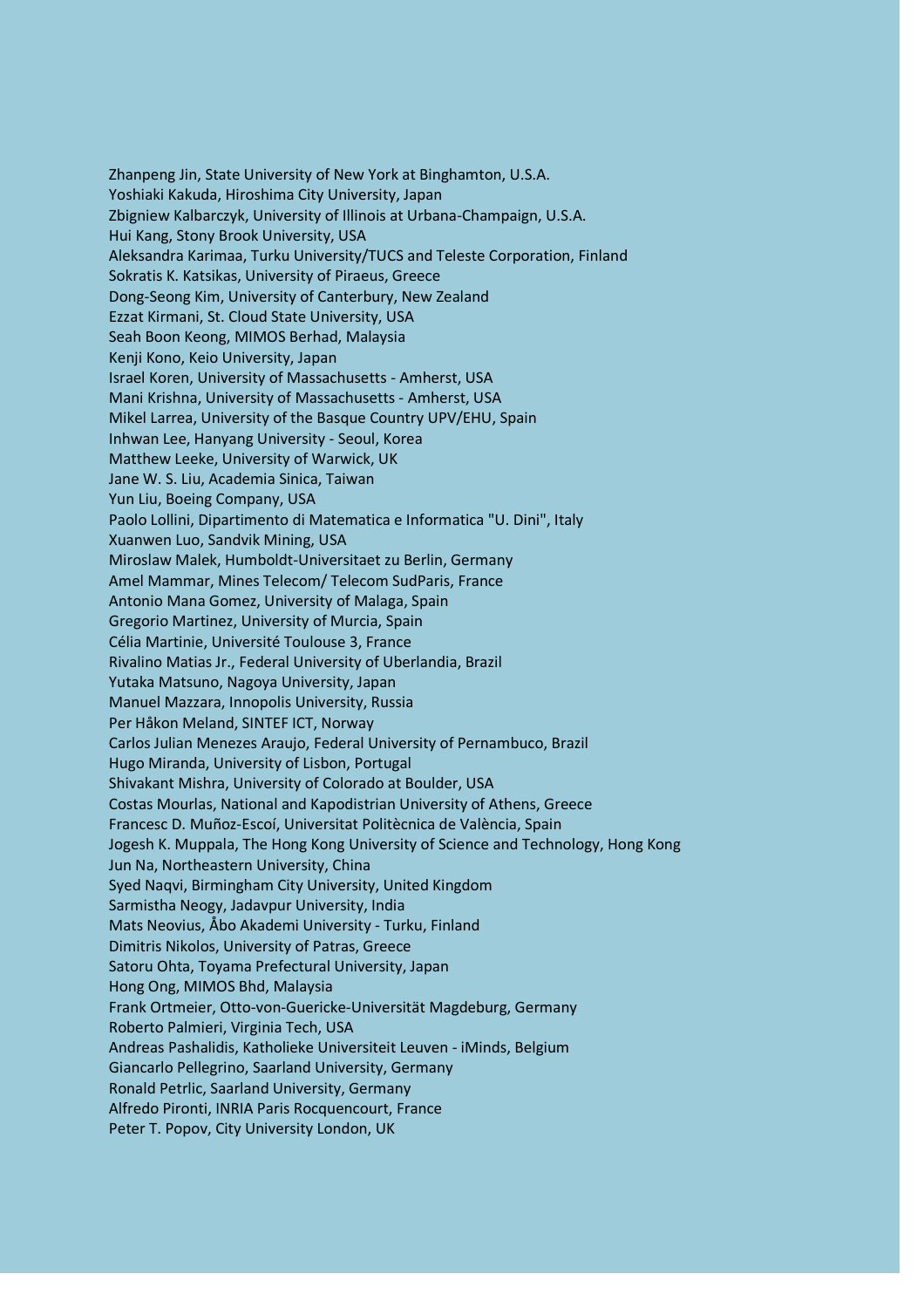Wolfgang Pree, University of Salzburg, Austria Chi-Man Pun, University of Macau, Macau S.A.R., China Feng Qin, Ohio State University, USA Ruben Rios, University of Málaga, Spain Luigi Romano, University of Naples Parthenope, Italy Paolo Romano, INESC-ID/IST, Portugal Francesca Saglietti, University of Erlangen-Nuremberg, Germany Reijo Savola, VTT Technical Research Centre of Finland, Finland Hans-Peter Schwefel, FTW Forschungszentrum Telekommunikation Wien GmbH, Austria / Aalborg University, Denmark Sahra Sedighsarvestani, Missouri University of Science and Technology, U.S.A. Jean-Pierre Seifert, Technische Universität Berlin & Telekom Innovation Laboratories, Germany Dimitrios Serpanos, University of Patras & ISI, Greece Muhammad Shafique, Karlsruhe Institute of Technology (KIT), Germany Kuei-Ping Shih, Tamkang University, Taiwan Francois Siewe, De Montfort University, UK Navjot Singh, Avaya Labs Research, USA Alessandro Sorniotti, IBM research - Zurich, Switzerland George Spanoudakis, City University London, U.K. Avinash Srinivasan, George Mason University, USA Kuo-Feng Ssu, National Cheng Kung University, Taiwan Vladimir Stantchev, Berlin Institute of Technology, Germany Dimitrios Stratogiannis, National Technical University of Athens, Greece Jingtao Sun, National Institute of Informatics, Japan Neeraj Suri, TU-Darmstadt, Germany Kenji Taguchi, National Institute of Advanced Industrial Science and Technology (AIST), Japan Oliver Theel, University Oldenburg, Germany Sergio Pozo Hidalgo, University of Seville, Spain Kishor Trivedi, Duke University - Durham, USA Elena Troubitsyna, Åbo Akademi University, Finland Timothy Tsai, Hitachi Global Storage Technologies, USA Sara Tucci-Piergiovanni, CEA List, France Marco Vallini, Politecnico di Torino, Italy Ángel Jesús Varela Vaca, University of Sevilla, Spain Bruno Vavala, Carnegie Mellon University, USA | University of Lisbon, Portugal Phan Cong Vinh, Nguyen Tat Thanh University, Vietnam Lucian Vintan, Lucian Blaga University of Sibiu, Romania Hironori Washizaki, Waseda University, Japan Byron J. Williams, Mississippi State University, USA Victor Winter, University of Nebraska at Omaha, USA Dong Xiang, Tsinghua University, China Chun Jason Xue, City University of Hong Kong, Hong Kong Hiroshi Yamada, Keio University, Japan Toshihiro Yamauchi, Okayama University, Japan Chao-Tung Yang, Tunghai University, Taiwan Liu Yang, Nanyang Technological University, Singapore Piyi Yang, University of Shanghai for Science and Technology, China